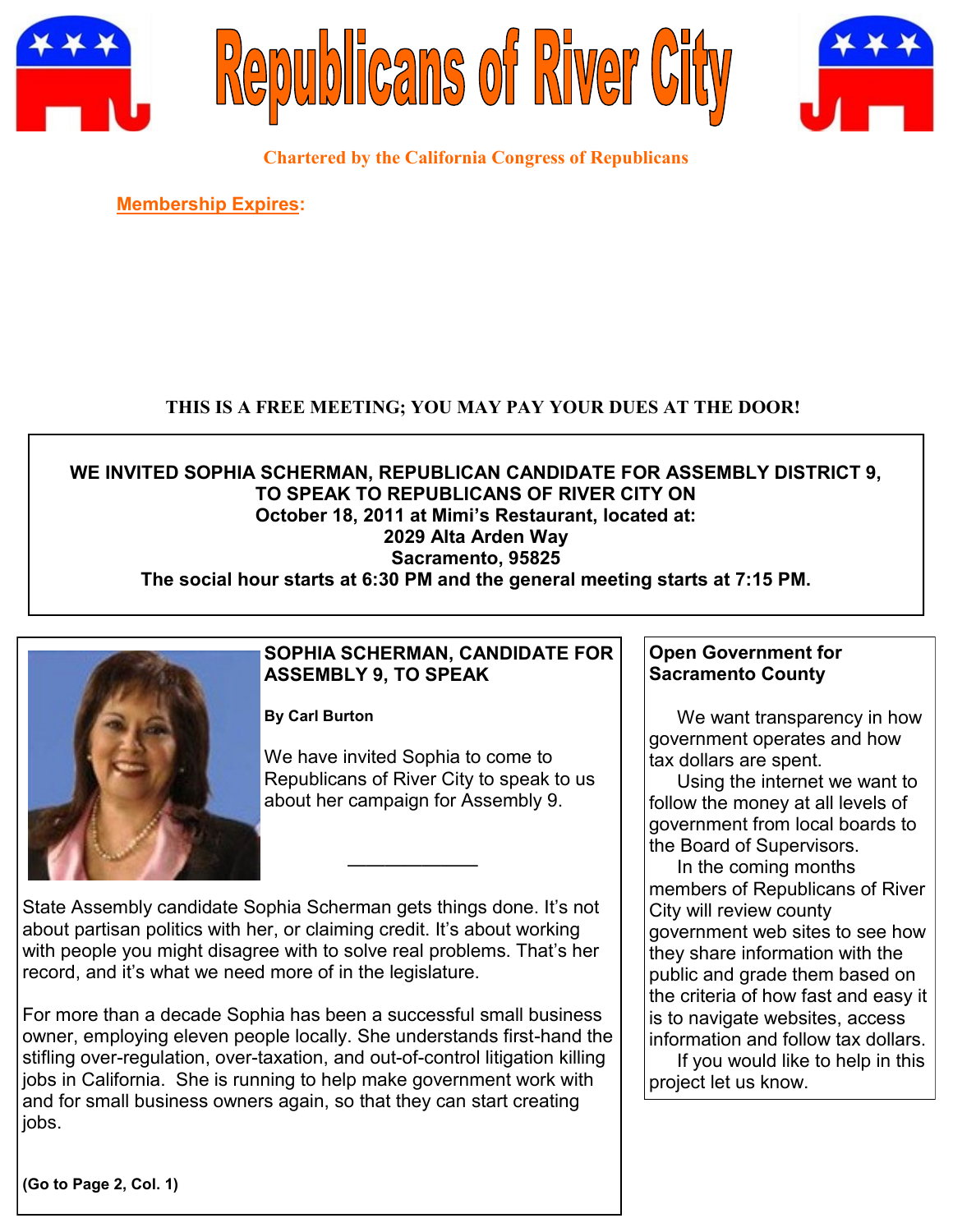As a leading voice for job creation on the city council, Sophia has worked hard to revitalize a business community hit hard by the downturn. She rolled back fees and took other steps to attract new businesses and jobs to our region. Sophia is a past president of the local Chamber of Commerce.

Sophia was elected to the Elk Grove City Council in 2000 and served as Mayor in 2004 and 2010. Since she was first elected she worked with Democrats and Republicans, liberals and conservatives to help pass balanced budget after balanced budget, while increasing the city's "rainy day" fund. She and her colleagues on the council have been able to do this while keeping taxes low.

While other cities have slashed services and public safety, or run up enormous debts, Sophia's fiscally responsible policies have saved her city from this fate. That's exactly the kind of leadership we need in Sacramento… leaders that can form a consensus to actually get things done.

Sophia and her husband, Lee, have lived in Elk Grove for over 40 happy years. They have one daughter, Lynette, four grandchildren, Lisa, Danielle, Rick and Jovanna and one great grandchild Payton.



#### **Page 2 EXECUTE:** THE DEFLATING OF A **another major factor that has THE DEFLATING OF A NATIONAL BUBBLE**

#### **by CHRIS ANGLE**

As summer turns into fall and the newspapers continue to be filled with stories of national and international economic difficulties, it is difficult to escape the impression that the American economic landscape is being irretrievably altered. While it is tempting to blame Barack Obama and the Democrats (who have not helped matters), much of the continuing economic difficulty can be traced to events and factors that were years, even decades, in the making. The fact that certain policies, such as government pressure to lend to low-income groups that helped to birth the sub-prime mortgage calamity, were started by one Party and carried on under the other Party argue against simple explanations and prescriptions.

To put it bluntly, the United States is in the beginning of a societal transformation that will likely take decades to play out and will change the face of the country permanently. While much is being made of Obama's actions that have moved the national Debt-to-GDP ratio from around 60% to somewhere between 90% and 100%, it should not be forgotten that America was living beyond its means long before he came along. While Obama may have pushed us faster down the road towards national bankruptcy, he did not change the direction we were already heading. As a government and as a people, Americans had been running up debts for a generation or more to finance a certain lifestyle. At best, Americans will spend years paying down debts to get their personal balance sheets in order.

In addition to debt accumulation,

been unsustainable is that the American labor force has (over the course of two generations) gradually shifted into noneconomically productive activities. Leaving aside the unemployed and those on some form of extended government assistance, non-economic activities are those which, while necessary at some level, do not directly contribute to the production of goods and economically valuable services. Examples of such activities include government employment, the legal industry, and the finance industry, among others. While the existence of these and other professions is necessary to a certain extent for a smoothly functioning economy, much activity in these sectors does not contribute directly to the real economy. Over time, the growth of the state sector and the capture of government by special interest groups has meant that rules have been changed and/or tax money has been funneled to the politically connected, which has led to growth in unproductive sectors. This government has continued to produce increasing numbers of laws and regulations, leading to increased litigation (largely an economically unproductive activity). Meanwhile, the financial sector, fueled in part by sub-prime lending growing and accounting for a large fraction of profits attributed to American firms by the middle of the first decade of the 21st century. However, as the Soviet Union showed, an economy cannot survive as one big unproductive sector, and so the growth of such sectors eventually becomes inherently unsustainable (i.e. a bubble).

What is ultimately causing this multi-generational bubble to

**(Go to Page 4, Col. 1)**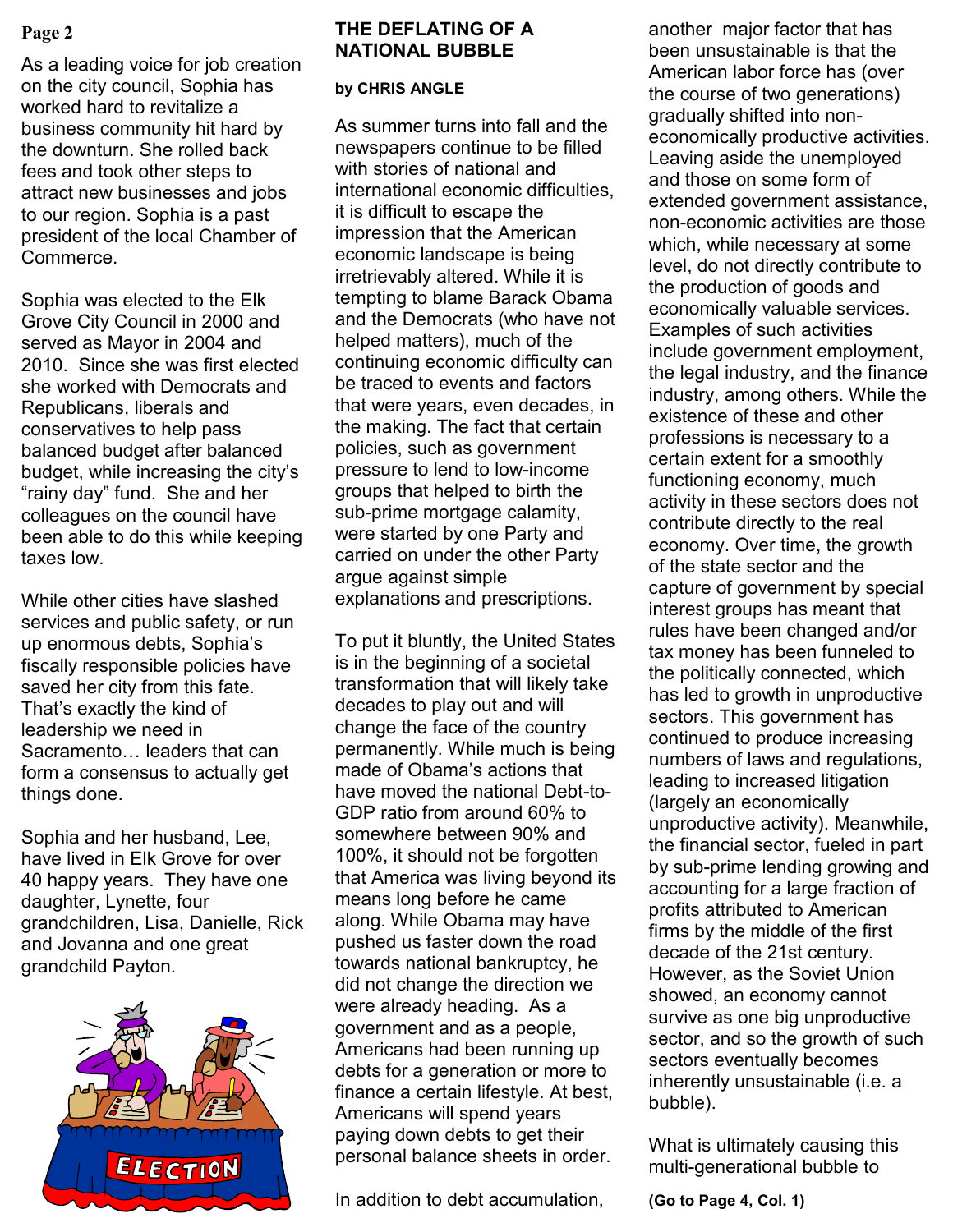#### **Page 3**

# **OPEN PRIMARY ACT**

# **by Carl Burton**

Voter approval of Proposition 14, on June 8, 2010, created the Top-Two Open Primary Act.

Now, under the Top-Two Open Primary Act, all candidates running, regardless of their party preference, will appear on a single combined ballot, and voters can vote for any candidate from any political party. The Top-Two Open Primary Act would not affect the election of President (except parties that allow crossover voters) and County Central Committees, which are still party specific contests.

The Top-Two Open Primary Act requires that the two candidates for voter-nominated offices who receive the highest and secondhighest number of votes cast at the primary appear on the ballot as candidates at the ensuing General Election. (see Elections Code Section 8141.5)

The Top-Two Primary Act changes the way elections are conducted for all statewide offices including:

Governor, Controller, Lt. Governor, Secretary of State, State Treasurer, Attorney General, Insurance

Commissioner, State Board of Equalization, State Assembly, State Senator, U.S. Senator and U.S. House of Representatives.

Voters can vote for any candidate, regardless of party, except for County Central Committee members.

AND: The Act also allows candidates to choose whether they want to disclose their party preference on the ballot. So, if you are running for, say, congress, in a Los Angeles heavily voter registration Democratic district and you are a Republican (no chance to get elected) you can leave the R off the ballot and maybe, get into the top two and maybe, win the general. Don't you just love the unintended consequences of these laws? I know I do.

# **REPUBLICANS BIGGEST ENEMY? DEMOGRAPAHICS**

# **By Carl Burton**

In 2010, after losing all eight statewide constitutional offices and a Republican Assembly seat in Sacramento County and failing to defeat any Democrats in the US Congress along with losing the US Senate seat and the State Senate, can we Republicans go any lower?

Between 2000 and 2010, 29 –

# **Republicans of River City Board of Directors:**

Carl Burton, President Fred Hildebrand, Director Betty Axup, 1st Vice President Patty Hildebrand, Director Al Rogel, 2nd Vice President Lynn MacLean, Director Colleen Fitzpatrick, Secretary TBA, Membership Secretary Paul Green, Past President TBA, Treasurer Chris Angle, Director Richard Eigenheer, Director

fully half – of California's 58 counties saw an increase in their Latino populations of between 40.1 percent and 100 percent. Another 16 gained between 30.1 and 40 percent, and Latinos in seven counties increased between 20.1 and 30 percent. Only Alpine County with only 1,000 residents, actually lost Latinos over the last decade.

The California Department of Finance projects that as early as 2016 Latinos will replace Caucasians as the largest ethnic group. By 2040, Latinos are projected to constitute an absolute majority – 52 percent – of all Californians.

Republicans also no longer have majorities of registered voters in any of the 53 congressional districts, the 40 Senate seats or 80 Assembly seats.

Why? Well one reason might be because, for example, Republican Assemblyman Tim Donnelly keeps introducing antieducational and anti-immigrant bills.

Republicans, already down to an all-time historic low of only 30.9 percent of registered voters in California, are courting long-term political disaster if we fail to grasp the continuing emergence of the state's minority now majority voting power.



Volume 2011, Issue 10 P. O. Box 1776 Carmichael, CA 95609-1776

Editor: Carl Burton Telephone 359-5741